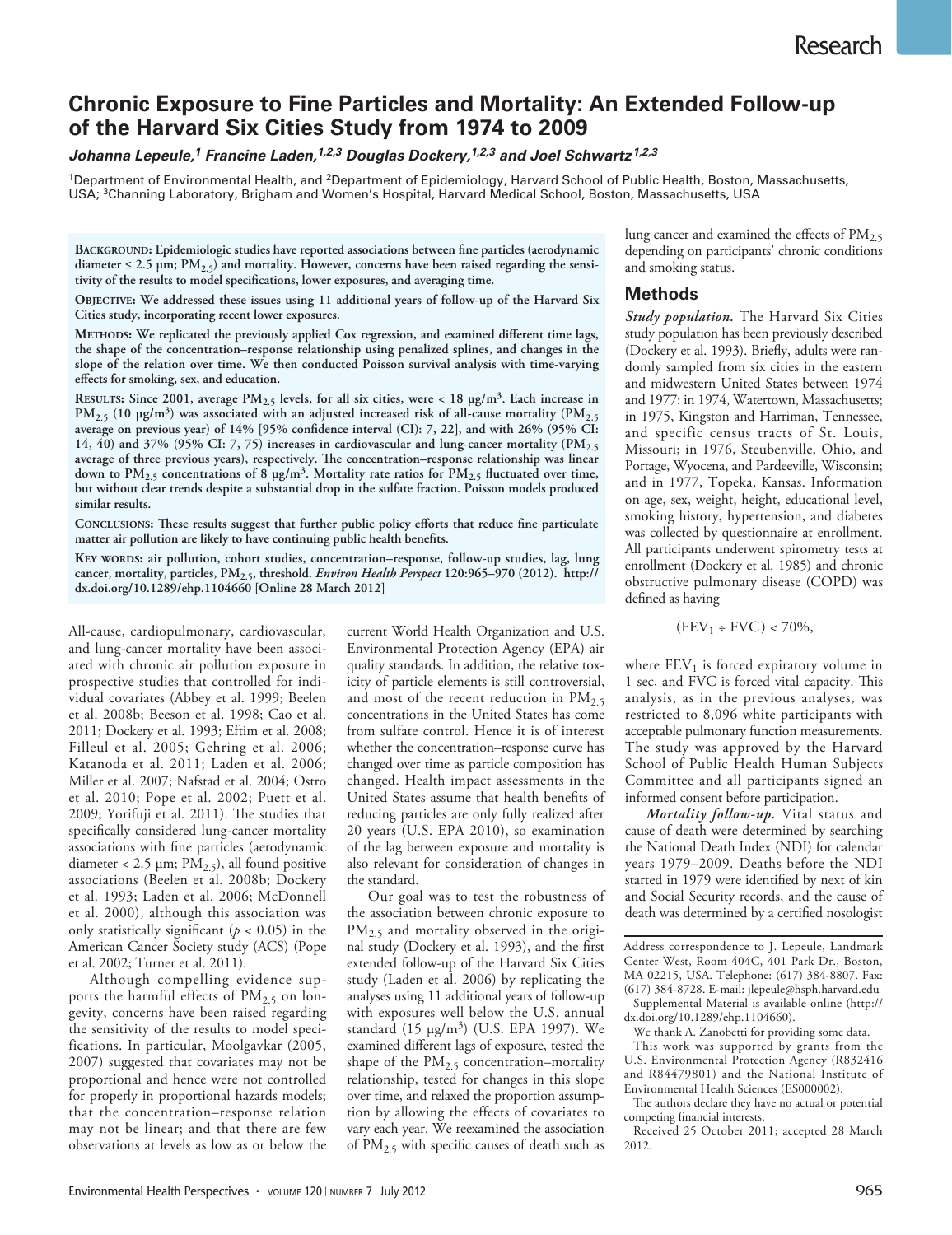who reviewed death certificates (Dockery et al. 1993).

*Survival time.* Survival times were calculated from enrollment until death or the end of follow-up (31 December 2009). For the 6 participants who were lost to follow-up before 1979, the censored survival times were calculated from enrollment to date of the last follow-up contact plus 6 months or the first day of the NDI (1 January 1979), whichever came first. For each cause of death category, participants who died from another cause were censored at time of death.

*Air pollution estimates.* Annual PM<sub>2.5</sub> concentration was assigned for each participant until death or censoring.  $PM_{2.5}$  concentration was measured in the participant's city by a centrally located monitor from 1979 to 1986– 1988, depending on the city (Dockery et al. 1993). Therefore, the study has no spatial contrast on the within-city scale.  $PM<sub>2.5</sub>$  concentrations for the years before monitoring started were assumed to be equal to the earliest monitored year. From the end of monitoring until 1998,  $PM_{2.5}$  concentration was estimated from PM<sub>10</sub> (aerodynamic diameter < 10 µm) data from U.S. EPA monitors and visibility (extinction) data from the National Weather Service (Laden et al. 2006). From 1999 through 2009, direct measurements of  $PM<sub>2.5</sub>$  were available from U.S. EPA monitors. For sensitivity analyses, we also predicted  $PM_{2.5}$  for 1999–2009 (correlation between predicted and measured was 0.97) using the formula applied to derive exposure estimates during the earlier period when  $PM<sub>2.5</sub>$  was not measured.

*Statistical analysis.* We first replicated the original analysis separately for all-cause mortality, cardiovascular mortality as coded by the *International Classification of Diseases, 9th Revision* [ICD-9; World Health Organization (WHO) 1977] or the *10th Revision* (ICD-10; WHO 1992), 400.0–440.9, I10.0–I70.9, respectively, lung-cancer mortality (ICD-9 162, ICD-10 C33.0–C34.9), and COPD mortality (ICD-9 490.0–496.0, ICD-10 J40.0–J47.0) for the 36-year follow-up from 1974 to 2009 using a Cox proportional hazards model with follow-up time as the time scale (Dockery et al. 1993; Laden et al. 2006). PM<sub>2.5</sub> was included in each model as an annual time-dependent variable. The model was stratified by sex, age (1-year intervals) and time in the study (1-year intervals), so that each age/sex group had its own baseline hazard for each year of follow-up. The analysis was adjusted for potential confounders collected at baseline: smoking status (never, former, current), cumulative smoking (pack-years included separately for current and former smokers), educational level (< high-school, ≥ high school), and a linear and quadratic term for body mass index (BMI; kilograms per meter squared), using the Cox proportional hazards model formulated as follows:

$$
b_{is}(t) = b_{0s}(t) \exp[\beta_1 X_i + \beta_2 Z_i(t)], \qquad [1]
$$

where  $h_i$  is the instantaneous hazard probability of death for subject *i* in stratum *s* (defined by sex, age, and time in the study),  $h_{0s}(t)$  is the baseline hazard function,  $X_i$  is the vector of time-independent variables, and  $Z_i(t)$  is the vector of time-dependent variables. We evaluated models with 1-year (i.e., exposure during the year before death or censure) to 5-year lagged moving averages and chose the best fit model using Akaike's information criterion (AIC) (Akaike 1973). The best fit moving average was determined from participants who survived at least 5 years from enrollment, so that AIC criteria were evaluated among populations with comparable sizes. We then estimated mortality rate ratios (RR) associated with  $PM_{2.5}$  exposure during the best fit moving average on the whole sample size. Once the best exposure window was determined, we fit a penalized spline model using a cubic regression spline with 12 knots to estimate the shape of the concentration– response relation, and chose the optimal degree of freedom by minimizing AIC and evaluated nonlinearity with a Wald test. We investigated whether  $PM_{2.5}$  advanced date of death for participants with chronic conditions at enrollment. We also investigated the potential for effect modification of  $PM_{2.5}$  on mortality by smoking status at enrollment using interaction terms between such variables and  $PM_{2.5}$ . Finally, we tested the hypothesis that the effect of  $PM_{2.5}$ changed over time by dividing the follow-up into four equally spaced time periods and testing interactions between period and  $PM_{2.5}$ .

*Sensitivity analyses.* We performed sensitivity analyses using a second-degree polynomial distributed lag model to allow the effects of PM<sub>2.5</sub> exposure to be distributed from 1 to 5 years before death or censor (Lepeule et al. 2006; Schwartz 2000); using predicted  $PM_{2.5}$ concentrations after 1999 instead of the measured  $PM_{2.5}$ ; considering only deaths from natural causes, with external causes of deaths (ICD-9 E800–E999, ICD-10 S00–T88 and V00–Y99) being censored at time of death; and considering only deaths that occurred in the state where the participants lived at enrollment. We next investigated the robustness of the results to alternative modeling assumptions by using a Poisson model with dummy variables for each year of follow-up, which is equivalent to a piecewise exponential proportionate hazard model with the baseline hazard changing each year (Laird and Oliver 1981):

$$
\log \mu_{it} = \log E_{it} + \gamma_t T_t + \beta_1 X_i + \beta_2 Z_i(t), \quad [2]
$$

where  $\mu_{it}$  is the expected value of the death indicator for subject  $i$  at time  $t$ ,  $E_{it}$  is the

exposure duration of subject *i* at time *t*  (log  $E_{it}$  being the offset),  $T_t$  is the vector of dummy variables for time by 1 year (piecewise baseline hazard),  $X_i$  is the vector of the time-independent covariates, and  $Z_i(t)$  is the vector of time-dependent variables. Using this Poisson survival analysis, we first compared the results to the Cox model and then relaxed the proportionate hazard assumption for sex, education, and cumulative smoking by including interaction terms of these variables with each year of follow-up. As an alternative to the previous analyses (Dockery et al. 1993; Laden et al. 2006), we used age in 5-year groups as the time scale, and adjusted the model for time trends (linear term). For specific causes of death, convergence issues led us to group age by 10 years. We then fit penalized spline models. Because RRs may vary over time and period-specific RRs may be biased, we used the Poisson model to calculate adjusted survival curves (Hernan 2010). We included product terms between  $PM_{2.5}$  and time in model 2 [Equation 2], thereby allowing the effect of PM<sub>2.5</sub> to flexibly vary from year to year. We then predicted the survival probability for each year of follow-up for each participant under three scenarios using concentrations of  $PM_{2.5}$ throughout the entire follow-up period equal to 10, 15, or 20  $\mu$ g/m<sup>3</sup>.

*p*-Values < 0.05 were considered statistically significant. All analyses were repeated separately for all- and specific-causes of deaths. Analyses were conducted with SAS software, version 9.2 (SAS Institute Inc., Cary, NC) and R statistical software, version 2.12.2 (R Foundation for Statistical Computing, Vienna, Austria).

#### **Results**

*Study population.* The 8,096 participants were 25–74 years of age at enrollment (mean ± SD, 49.6 ± 13.4) and 54.7% were female. More than half of the participants had a high school degree or higher, 35.8% were current smokers, and 23.9% were former smokers and the average BMI was  $25.8 \pm 4.5$ . As for chronic conditions, 17.8% reported hypertension, 11.6% COPD, and 6.9% diabetes.

*Mortality rates and PM2.5 levels.* At the end of 2009, there were 212,067 person-years of follow-up and 55.5% of the participants had died, among whom 40.8% died from cardiovascular diseases, 7.8% from lung cancer, and 5.5% from COPD (Table 1). Overall,  $PM_{2.5}$ concentration decreased during the study period (Figure 1). After 1998, annual average levels declined by  $1.8 \text{ µg/m}^3$  in St. Louis and by 10.5  $\mu$ g/m<sup>3</sup> in Steubenville, whereas levels increased by  $1.5 \text{ µg/m}^3$  in the Portage– Wyocena–Pardeeville area. Since 2000, all the cities experienced average  $PM_{2.5}$  levels < 15 µg/m3 except Kingston–Harriman and Steubenville, which had average concentrations of  $\leq 18 \mu g/m^3$ .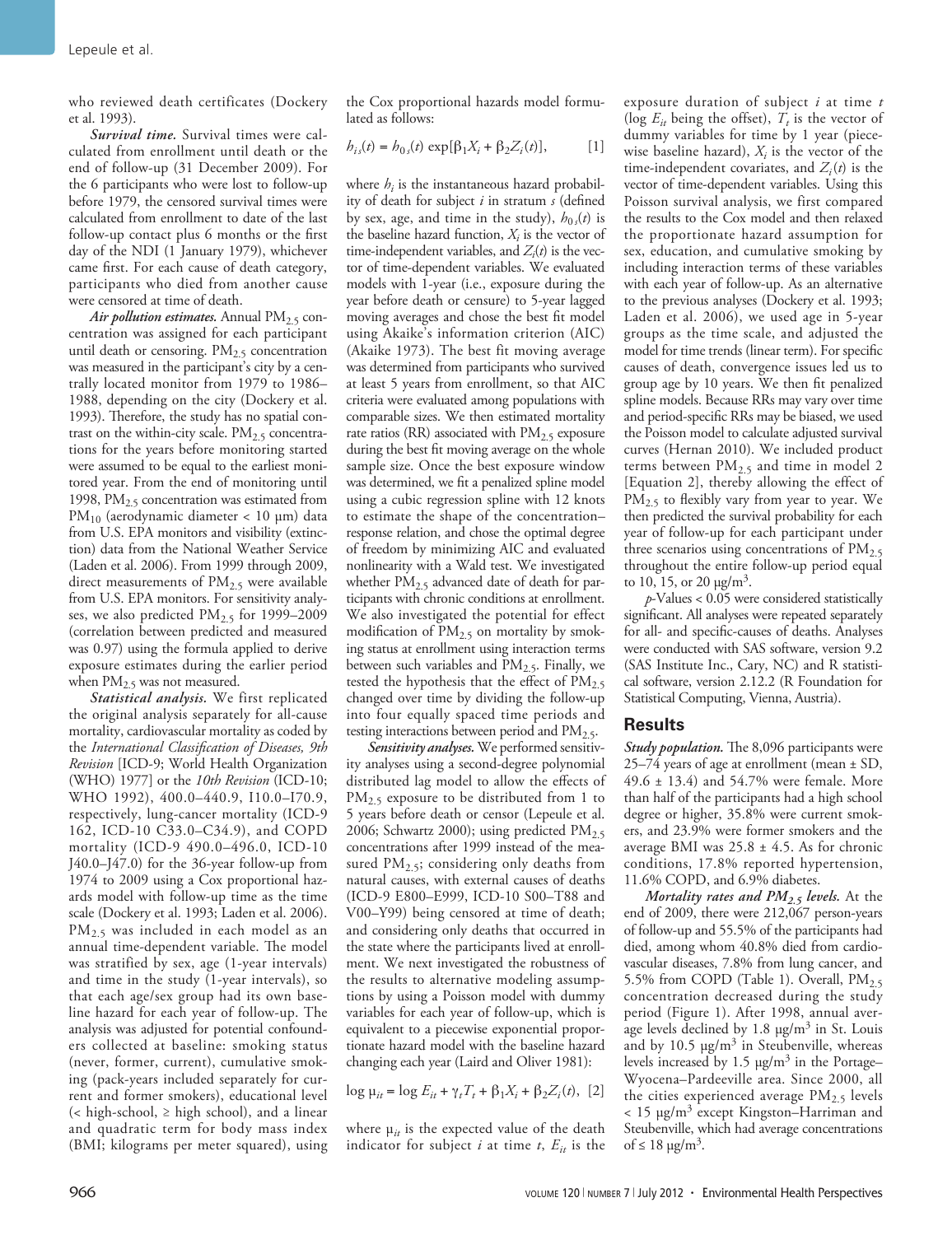*Association between PM2.5 and mortality.*  Using the Cox proportional hazards model, statistically significant associations between PM<sub>2.5</sub> exposure and all-cause, cardiovascular, and lung-cancer mortality were observed (Table 2). The AIC indicated lag 1 (i.e., exposure during the previous year) to be the best fit exposure window for all-cause mortality [see Supplemental Material, Table 1 (http:// dx.doi.org/10.1289/ehp.1104660)]. For cause-specific mortality, the best fit moving average differed between the Cox and the Poisson regressions. Because the differences in AIC were very small between the 1- and 5-year moving averages for both the Cox and Poisson regressions, we chose the longer of the two moving averages to produce more stable results, specifically, a 1- to 3-year moving average for cardiovascular and lung-cancer mortality, and a 1- to 5-year moving average for COPD mortality. Each  $10$ - $\mu$ g/m<sup>3</sup> increase in  $PM_{2.5}$  was associated with a  $14\%$  increased risk of all-cause death [95% confidence interval (CI): 7%, 22%], a 26% increase in cardiovascular death (95% CI: 14%, 40%), and a 37% increase in lung-cancer death (95% CI: 7%, 75%). For both all-cause mortality and specific causes of death, the model fit was better without the spline (*p*-values between 0.24 and 0.43), indicating a linear relationship with  $PM<sub>2.5</sub>$ . Results restricted to participants with chronic conditions at enrollment (i.e., hypertension, COPD, or diabetes) were consistent with those estimated for all participants (Table 2). Although, the interaction between smoking status and  $PM<sub>2.5</sub>$  was not statistically significant, there was a trend for a stronger estimated effect of PM<sub>2.5</sub> on mortality in current and former smokers. However, positive associations between  $PM_{2.5}$  and all-cause and cardiovascular mortality were still evident in never smokers. RR for  $PM_{2.5}$  fluctuated over time for all-cause mortality and specific causes of death, without clear trends (Table 2).

*Sensitivity analysis.* For both all causes and specific causes of death, the cumulative effects estimated from the polynomial distributed lag model were similar to the effect estimates obtained with the selected moving averages (Table 2). However, the five lags were too correlated (between 0.90 and 0.96) to disentangle the relative importance of each one. Using predicted PM2.5 instead of measured PM<sub>2.5</sub> for exposures after 1999, excluding the

138 deaths from external causes and excluding the 702 participants who died in a state other than the state where they lived at enrollment, did not change the results (data not shown) except for the lung-cancer mortality association with  $PM<sub>2.5</sub>$ , which was slightly attenuated (increased risk of 28%; 95% CI: –2%, 67% compared with 37%; 95% CI: 7%, 75%) when the 702 participants were excluded.

With the Poisson framework, using basic assumptions, relaxed proportionate hazard assumption for covariates, or age as the time scale, the effect estimates and *p*-values fluctuated slightly but without any notable change in the results compared with estimates from the Cox models for all-cause mortality and for specific-causes of death (data not shown). The penalized spline models also indicated linear concentration–response relationships without a threshold for  $PM_{2.5}$  and mortality from allcauses and specific-causes [see Supplemental Material, Figure 1 (http://dx.doi.org/10.1289/ ehp.1104660)]. With the Poisson survival analysis, we predicted survival assuming every participant was exposed to a constant concentration of  $PM_{2.5}$  (10, 15, or 20  $\mu$ g/m<sup>3</sup>) during the entire follow-up period. Adjusted

Table 1. Number of participants, mortality, and average PM<sub>2.5</sub> levels in the Harvard Six Cities study, 1974–2009.

| Characteristic                                               | Six cities<br>(combined) | Steubenville | Kingston-Harriman | St. Louis  | Watertown  | Topeka     | Portage-Wyocena-<br>Pardeeville |
|--------------------------------------------------------------|--------------------------|--------------|-------------------|------------|------------|------------|---------------------------------|
| Participants (n)                                             | 8.096                    | .346         | .258              | .292       | .332       | .238       | .630                            |
| Person-years (n)                                             | 212.067                  | 33.276       | 33.067            | 32,225     | 36,818     | 32.877     | 43,804                          |
| Cause of death                                               |                          |              |                   |            |            |            |                                 |
| All causes $[n(\%)]$                                         | 4,495(55.5)              | 822 (61.1)   | 733 (58.3)        | 827 (64.0) | 700 (52.6) | 617 (49.8) | 796 (48.8)                      |
| Cardiovascular (%)                                           | 40.8                     | 45.3         | 41.1              | 42.2       | 39.3       | 37.4       | 38.6                            |
| Lung cancer (%)                                              | 7.8                      | 9.0          | 8.0               | 8.7        | 6.6        | 7.3        | 6.8                             |
| COPD(%)                                                      | 5.5                      | 4.9          | 7.0               | 5.1        | 4.9        | 7.3        | 4.6                             |
| 1974-2009 average of individual<br>$PM_{2.5}$ concentrations | 15.9                     | 23.6         | 19.1              | 16.7       | 14.0       | 12.2       | 11.4                            |



Figure 1. Annual mean PM<sub>2.5</sub> levels during 1974–2009 in the Harvard Six Cities study.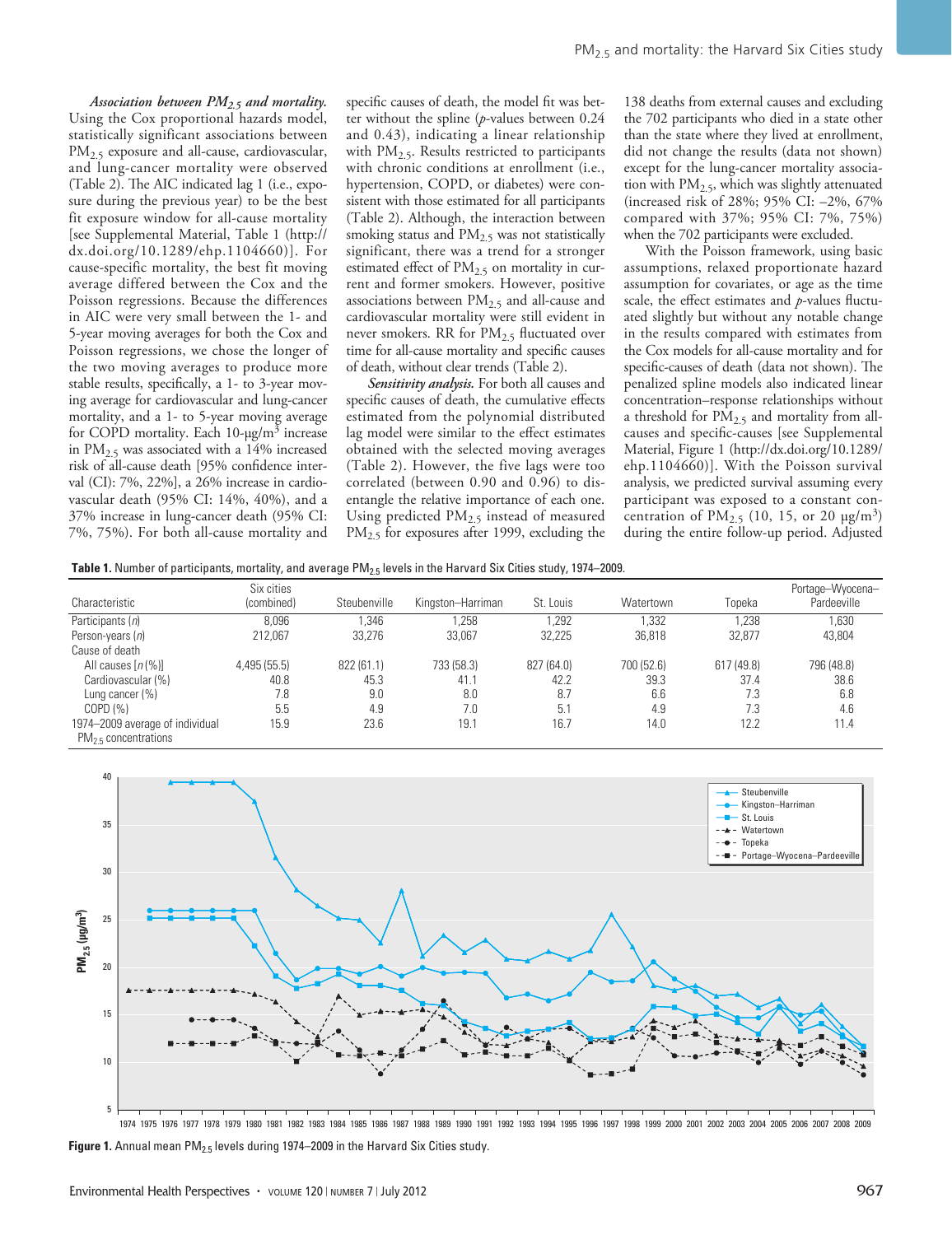for individual covariates, the lowest  $PM_{2.5}$ concentration was associated with the highest survival (Figure 2). The three adjusted survival curves showed that the proportionate hazard was a reasonable assumption for  $PM_{2.5}$  and that PM<sub>2.5</sub> effects were quite stable over time.

## **Discussion**

Including more recent observations with  $PM_{2.5}$  exposures down to 8  $\mu$ g/m<sup>3</sup>, we continued to find a statistically significant association between chronic exposure to  $PM_{2.5}$ and all-cause and cardiovascular mortality. Furthermore, in the present extended followup,  $PM_{2.5}$  exposure was also statistically significantly associated with lung-cancer mortality. Our study indicated no sensitivity of

the results for all-cause mortality and specific causes of death when we allowed the effects of smoking, education, and sex to vary over time, or when we used age as the time scale instead of follow-up time. Using very flexible modeling assumptions, our results did not show any rationale for change of  $PM<sub>2.5</sub>$  effect size over the whole study period, as indicated by the adjusted survival curves and the lack of a clear interaction of  $PM_{2.5}$  with the four study periods. The concentration–response relationship was linear without any threshold, even at exposure levels below the U.S. annual 15-µg/m3 standard (U.S. EPA 1997). Taken together with the results of a previous reanalysis of the Harvard Six Cities study (Krewski et al. 2005b), there is evidence for a robust

**Table 2.** Adjusted<sup>*a*</sup> association between  $PM_{2.5}$ <sup>*b*</sup> and mortality, for the 8,096 participants and certain subpopulations of the Harvard Six Cities study, 1974–2009.

| Cause of death/stratum-specific estimates<br>according to characteristics at enrollment | $n$ participants<br>( <i>n</i> person-years) | RR (95% CI) for 10-µg/m <sup>3</sup><br>increase in PM <sub>2.5</sub> |
|-----------------------------------------------------------------------------------------|----------------------------------------------|-----------------------------------------------------------------------|
| All-cause                                                                               | 8,096 (212,067)                              | 1.14(1.07, 1.22)                                                      |
| Chronic conditions <sup><math>c</math></sup>                                            |                                              |                                                                       |
| Hypertension                                                                            | 1,439 (30,540)                               | 1.17 (1.03, 1.32)                                                     |
| COPD                                                                                    | 942 (17,723)                                 | 1.09(0.95, 1.26)                                                      |
| <b>Diabetes</b>                                                                         | 563 (11,473)                                 | 1.04(0.85, 1.27)                                                      |
| Smoking status ( $p$ -interaction = 0.58)                                               |                                              |                                                                       |
| Never smoker                                                                            | 3,265 (90,372)                               | 1.09(0.98, 1.21)                                                      |
| Former smoker                                                                           | 1,934 (48,049)                               | 1.17(1.04, 1.30)                                                      |
| Current smoker                                                                          | 2,897 (73,646)                               | 1.17(1.06, 1.28)                                                      |
| Follow-up period ( $p$ -interaction = 0.06)                                             |                                              |                                                                       |
| 1974-1982                                                                               | 8,096 (58,798)                               | 1.06(0.96, 1.17)                                                      |
| 1983-1991                                                                               | 7,478 (63,129)                               | 1.32(1.16, 1.50)                                                      |
| 1992-2000                                                                               | 6,391 (51,800)                               | 1.11(0.98, 1.27)                                                      |
| 2001-2009                                                                               | 4,910 (38,340)                               | 1.19(0.91, 1.55)                                                      |
| Cardiovascular                                                                          | 7,961 (195,941)                              | 1.26 (1.14, 1.40)                                                     |
| Smoking status ( $p$ -interaction = 0.45)                                               |                                              |                                                                       |
| Never smoker                                                                            | 3,232 (83,861)                               | 1.21(1.04, 1.41)                                                      |
| Former smoker                                                                           | 1,891 (44,205)                               | 1.21 (1.02, 1.44)                                                     |
| Current smoker                                                                          | 2,838 (67,875)                               | 1.36(1.17, 1.58)                                                      |
| Follow-up period ( $p$ -interaction = 0.07)                                             |                                              |                                                                       |
| 1974-1982                                                                               | 7,961 (42,672)                               | 1.08(0.92, 1.27)                                                      |
| 1983-1991                                                                               | 7,478 (63,129)                               | 1.46 (1.21, 1.76)                                                     |
| 1992-2000                                                                               | 6,391 (51,800)                               | 1.30(1.06, 1.59)                                                      |
| 2001-2009                                                                               | 4,910 (38,340)                               | 1.57 (1.01, 2.43)                                                     |
| Lung cancer                                                                             | 7,961 (195,941)                              | 1.37(1.07, 1.75)                                                      |
| Smoking status ( $p$ -interaction = 0.15)                                               |                                              |                                                                       |
| Never smoker                                                                            | 3,232 (83,861)                               | 1.25 (0.54, 2.89)                                                     |
| Former smoker                                                                           | 1,891 (44,205)                               | 1.96 (1.29, 2.99)                                                     |
| Current smoker                                                                          | 2,838 (67,875)                               | 1.25(0.95, 1.64)                                                      |
| Follow-up period ( $p$ -interaction = 0.19)                                             |                                              |                                                                       |
| 1974-1982                                                                               | 7,961 (42,672)                               | 1.45 (0.98, 2.15)                                                     |
| 1983-1991                                                                               | 7,478 (63,129)                               | 0.94(0.58, 1.52)                                                      |
| 1992-2000                                                                               | 6,391 (51,800)                               | 1.54 (0.98, 2.41)                                                     |
| 2001-2009                                                                               | 4,910 (38,340)                               | 2.84 (1.06, 7.59)                                                     |
| COPD                                                                                    | 7,805 (180,106)                              | 1.17(0.85, 1.62)                                                      |
| Smoking status ( $p$ -interaction = 0.35)                                               |                                              |                                                                       |
| Never smoker                                                                            | 3,191 (77,422)                               | 0.85(0.36, 2.02)                                                      |
| Former smoker                                                                           | 1,847 (40,453)                               | 1.64 (0.92, 2.93)                                                     |
| Current smoker                                                                          | 2,767 (62,231)                               | 1.10(0.74, 1.62)                                                      |
| Follow-up period ( $p$ -interaction = 0.35)                                             |                                              |                                                                       |
| 1974-1982                                                                               | 7,805 (26,837)                               | 0.79(0.36, 1.72)                                                      |
| 1983-1991                                                                               | 7,478 (63,129)                               | 1.52 (0.90, 2.56)                                                     |
| 1992-2000                                                                               | 6,391 (51,800)                               | 1.31(0.74, 2.31)                                                      |
| 2001-2009                                                                               | 4,910 (38,340)                               | 0.68(0.25, 1.83)                                                      |

*<sup>a</sup>*Cox proportional hazards model stratified by sex, age, and time in the study and adjusted for BMI, education, and smoking history. <sup>b</sup>PM<sub>2.5</sub> moving average was 1 year before death or censure for all-cause deaths, 1–3 years for cardiovascular<br>and lung-cancer deaths, and 1–5 years for COPD deaths. Estimates restricted to participants with condition.

association between chronic  $PM<sub>2.5</sub>$  exposure and early mortality.

*Consistency of the results.* Our results indicated a statistically significant 14% increase in all-cause mortality for a  $10$ - $\mu$ g/m<sup>3</sup> annual increase in  $PM_{2.5}$ , which is similar to the results of the previous follow-ups (Dockery et al. 1993; Laden et al. 2006). The Netherlands Cohort Study on Diet (NLCS–Air) in Europe (Beelen et al. 2008b), the Adventist Study (McDonnell et al. 2000), and the male Health Professionals Follow-up Study in the United States (Puett et al. 2011) did not show statistically significant associations between  $PM<sub>2.5</sub>$ and all-cause mortality. However, our current results are consistent with those from the ACS cohort (Pope et al. 2002), the Nurses' Health Study (Puett et al. 2009), and the Medicare cohort (Eftim et al. 2008), which indicated mortality increases ranging from 3–26% per 10- $\mu$ g/m<sup>3</sup> increase in PM<sub>2.5</sub>.

The 26% increase in cardiovascular mortality for each 10- $\mu$ g/m<sup>3</sup> increase in PM<sub>2.5</sub> exposure during the previous 3 years estimated in this extended follow-up is similar to the previous estimate (Laden et al. 2006). Although the NLCS–Air study (Beelen et al. 2008b) found no statistically significant association, the magnitude of the estimated effect reported here is between the 12% increase estimated for the ACS cohort (Pope et al. 2004) and the 76% increase estimated for the Women's Health Initiative study (Miller et al. 2007). Puett et al. (2009) also estimated a 100% increase in fatal coronary heart diseases for a 10-µg/m<sup>3</sup> increase in  $\rm PM_{2.5}$  during the prior year. Underlying mechanisms for the effects of  $PM_{2.5}$  on cardiovascular mortality are still poorly understood, but changes in vasoconstriction might explain the associations (Anderson et al. 2011).

The previous extended follow-up of the Harvard Six Cities study showed an elevated, but not statistically significant, risk of lungcancer mortality (Laden et al. 2006), whereas the present extended follow-up estimated a statistically significant 37% increase in lungcancer mortality (for each  $10$ - $\mu$ g/m<sup>3</sup> increase in  $PM<sub>2.5</sub>$ ), which is greater than that estimated for both the ACS cohort (14%) (Pope et al. 2002) and a Japanese cohort (27%) (Katanoda et al. 2011). Lungs are one of the organs that are most directly affected by particulate air pollution. Fine particles, which may carry toxic chemicals of carcinogenic potential (Laden et al. 2000), can reach lung alveoli where the clearance is slow (Pinkerton et al. 1995) and induce durable pulmonary and systemic inflammation (Riva et al. 2011). Recent findings in the ACS cohort indicated that a 10- $\mu$ g/m<sup>3</sup> increase in PM<sub>2.5</sub> concentration was associated with a statistically significant 15% to 27% increase in lung-cancer mortality in never smokers (Turner et al. 2011).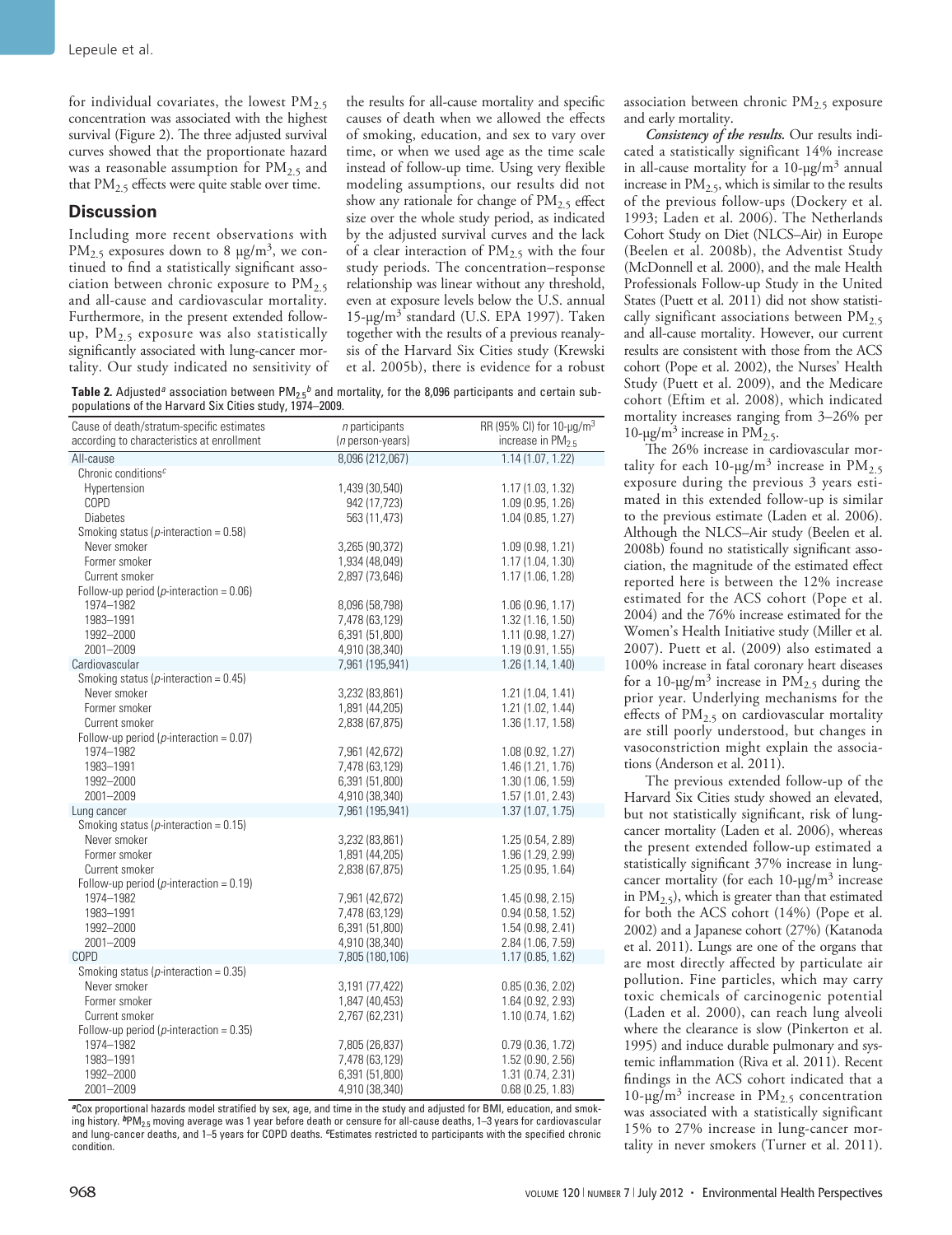We did not find such an association in our study, which might be due to a lack of statistical power (350 lung-cancer deaths, 26 among never smokers). However, estimated effects of PM<sub>2.5</sub> on all-cause and cardiovascular mortality were also statistically significant (or borderline significant) in never smokers, and higher in current smokers compared to never or former smokers (Table 2).

Regarding COPD mortality, we found a positive but not statistically significant risk of COPD death associated with  $PM_{2.5}$  exposure. In the ACS cohort, Pope et al. (2004) estimated an unexpected inverse association between  $PM_{2.5}$  exposure and COPD mortality, whereas Katanoda et al. (2011) estimated an inverse but not statistically significant association between  $PM_{2.5}$  and COPD in a Japanese cohort.

*Chronic conditions at enrollment and mortality.* The central deposition of particles in lungs has been shown to be enhanced in COPD patients (Bennett et al. 1997). Although  $\overline{PM}_{2.5}$  has been associated with early mortality in COPD patients (Zanobetti et al. 2008), and ozone has been associated with early mortality in susceptible subjects (i.e., with COPD, diabetes, heart failure, or myocardial infarction) (Zanobetti and Schwartz 2011), our results did not indicate stronger associations in participants with such chronic conditions at enrollment compared with the population as a whole,. This might have been due to a lack of statistical power as few participants had COPD (*n* = 942) or diabetes (*n* = 563) at enrollment.

*Exposure assessment.* Use of outdoor measurements from central monitoring stations as a proxy measure of mean personal exposure to  $PM_{2.5}$  is prone to measurement error because the measures do not capture fine spatial contrasts that may occur within a city, which may bias the results. Recent reanalyses of the ACS cohort using land use regression models showed that the impact on the  $PM_{2.5}$ -mortality association was heterogeneous depending on the city (Krewski et al. 2009). However, other recent studies have suggested that considering a more precise exposure model focused on the home address might not improve health effects estimates in terms of bias and variance (Kim et al. 2009; Lepeule et al. 2010; Szpiro et al. 2011). In the Harvard Six Cities study, there were not enough monitors in the cities to implement a land use regression model.

*Strengths and limitations.* Our results were adjusted for baseline factors, but there is potential for residual confounding for risk factors after enrollment and for unmeasured factors such as occupational exposures or medication use if those factors co-vary with  $PM_{2.5}$ . Some other limitations are that we did not measure PM<sub>2.5</sub> in the same locations throughout the study period, that death certificates might have listed misclassified specific causes of death, and that hypertension and diabetes were assessed by questionnaire only. An extensive body of methodological work has been performed regarding the sensitivity of estimated associations between long-term exposure to air pollution and mortality, especially for the ACS and Harvard Six Cities study cohorts. More specifically, it has been shown that results were robust to alternative model specifications, alternative metrics of PM<sub>2.5</sub>, and adjustment for individual and ecological risk factors such as occupational exposures and socioeconomic variables (Krewski et al. 2005a, 2005b). It was also shown that using a spatial covariance structure did not change the results (Pope et al. 2002), but with only six locations, that methodology is not applicable in our study. Whereas the primary analysis from the Harvard Six Cities study (Dockery et al. 1993) estimated associations were based on between–city contrasts in exposure, in the current study, with age used as time scale, the exposure relied on both between– and within–city contrasts, limiting the potential for residual cross-sectional confounding. The strengths of the present study are the randomly sampled participants and its extended follow-up through 2009, which included more observations of participants with lower exposures during recent years and provided more statistical power.

*Critical periods of PM2.5 exposure.* Our results indicated that the best fit moving average for  $PM_{2.5}$  was 1 year for all-cause mortality. For cardiovascular and lung-cancer mortality, no clear pattern was identified because of the high correlation between  $PM<sub>2.5</sub>$ concentrations in the 5 lagged years tested. These results suggest that  $PM_{2.5}$  exposure can act to promote cardiovascular diseases and lung-cancer growth, although the design of this study precludes us from determining whether  $PM_{2.5}$  initiates these diseases as suggested by other studies (Beelen et al. 2008a; Beeson et al. 1998). These results agree with the literature (Gehring et al. 2006; Krewski et al. 2009; Puett et al. 2009; Schwartz et al. 2008) and suggest that health improvements can be expected almost immediately after a reduction in air pollution. This conclusion should be taken into account for cost–benefit analyses related to air pollution standards.

*Role of sulfates and public health implica*tions. Although RRs for PM<sub>2.5</sub> fluctuated over time, our extended follow-up did not indicate any clear pattern over time during the study period. Between 1979–1988 (Laden et al. 2000) and 2009 (Nehls and Akland 1973), the sulfates/PM<sub>2.5</sub> ratio for exposures measured for the Harvard Six Cities study dropped between 13% and 54%, depending on the city. If sulfates are unrelated to mortality, as some have argued (Grahame and Schlesinger 2005), the elimination of a substantial fraction of nontoxic material from  $PM<sub>2.5</sub>$  mass should result in a substantial increase in the  $PM_{2.5}$  coefficient, which would otherwise have been suppressed by the large fraction of mass that was nontoxic. This was not the case, and hence our results indicate that sulfate particles are about as toxic as the average fine particle. This is consistent with the results of Pope et al. (2007), who found that the  $2.5$ - $\mu$ g/m<sup>3</sup> decrease in sulfate particle concentrations observed during an 8-month smelters strike were associated with a 2.5% decrease in the number of deaths in the region. In comparison, a  $2.5$ - $\mu$ g/m<sup>3</sup> decrease in  $PM_{2.5}$  in our follow-up of the Harvard Six Cities study was associated with a 3.5% reduction in all-cause deaths, but that was for reductions in PM<sub>2.5</sub> lasting at least a year, not



**Figure 2.** Survival probabilities under three hypothetical scenarios: participants of the Harvard Six Cities study are exposed to 10, 15, or 20  $\mu$ g/m $^3$  PM $_{2.5}$  during the entire follow-up period of 1974–2009.